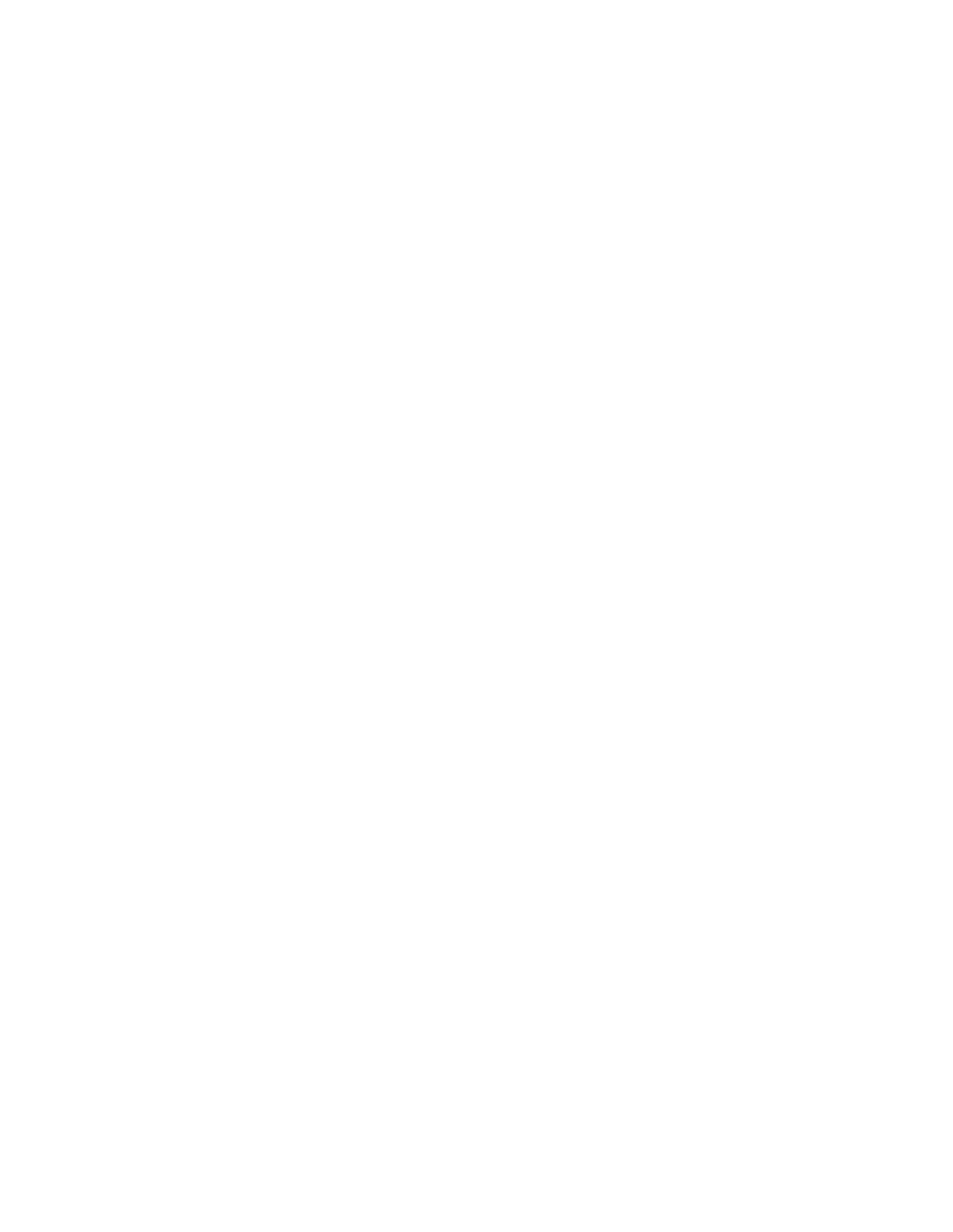#### **IMFC Statement by Mr. Adama COULIBALY Minister of Economy and Finance (Côte d'Ivoire) April 21, 2022**

#### *Global Outlook and Policy Priorities*

**We regret the loss of lives caused by the war in Ukraine and the severe economic repercussions of the conflict on the region and the world.** We are concerned by the significant slowdown in global growth projected for 2022, as well as the global surge in inflation, particularly of fuel and food prices. We are worried that growth and inflation could significantly deteriorate further in the period ahead given the extremely uncertain environment and the very elevated risks.

**As a result of the new outlook, many countries face stark policy trade-offs but alleviating the impact of the crisis on the poor should remain a key priority.** Supporting the recovery and containing inflationary pressures while at the same time continuing efforts for fiscal consolidation, providing support to the most vulnerable, security to limit terrorist threats, is becoming more difficult for policymakers worldwide. While policy responses should depend on countries' exposure to the war in Ukraine, the state of the pandemic in each country, and the strength of the recovery, many members have limited fiscal policy space to help mitigate the impact of the war on their economies amid elevated debt levels, particularly on the poorest segments of the population. For those countries, adequate external support should be made available, when appropriate. In general, countries should continue to provide active support to their economies and step-up fiscal consolidation only when the crisis abates, and geopolitical tensions recede. Central banks, as well, should monitor closely the impact of price pressures on inflation expectations and act accordingly to anchor them while effectively communicating on the outlook for inflation.

**Low-income countries (LICs) are disproportionally affected by the spillovers of the war in Ukraine amid surging global food and fuel prices and increased debt vulnerabilities. Therefore, the solidarity of the international community is essential to sustainably support these countries.** Although the sharp rise in fuel and food prices will affect all vulnerable populations throughout the world, it will have more damaging effects on LICs and many middleincome countries (MICs) and will increase the risk of social unrest in those countries. We would like to emphasize that in the current context, the IMF should reconsider its fiscal policy recommendations on cutting food and fuel subsidies, as lifting such support can only lead to social and political tensions. Those countries should be able to scale up their efforts to address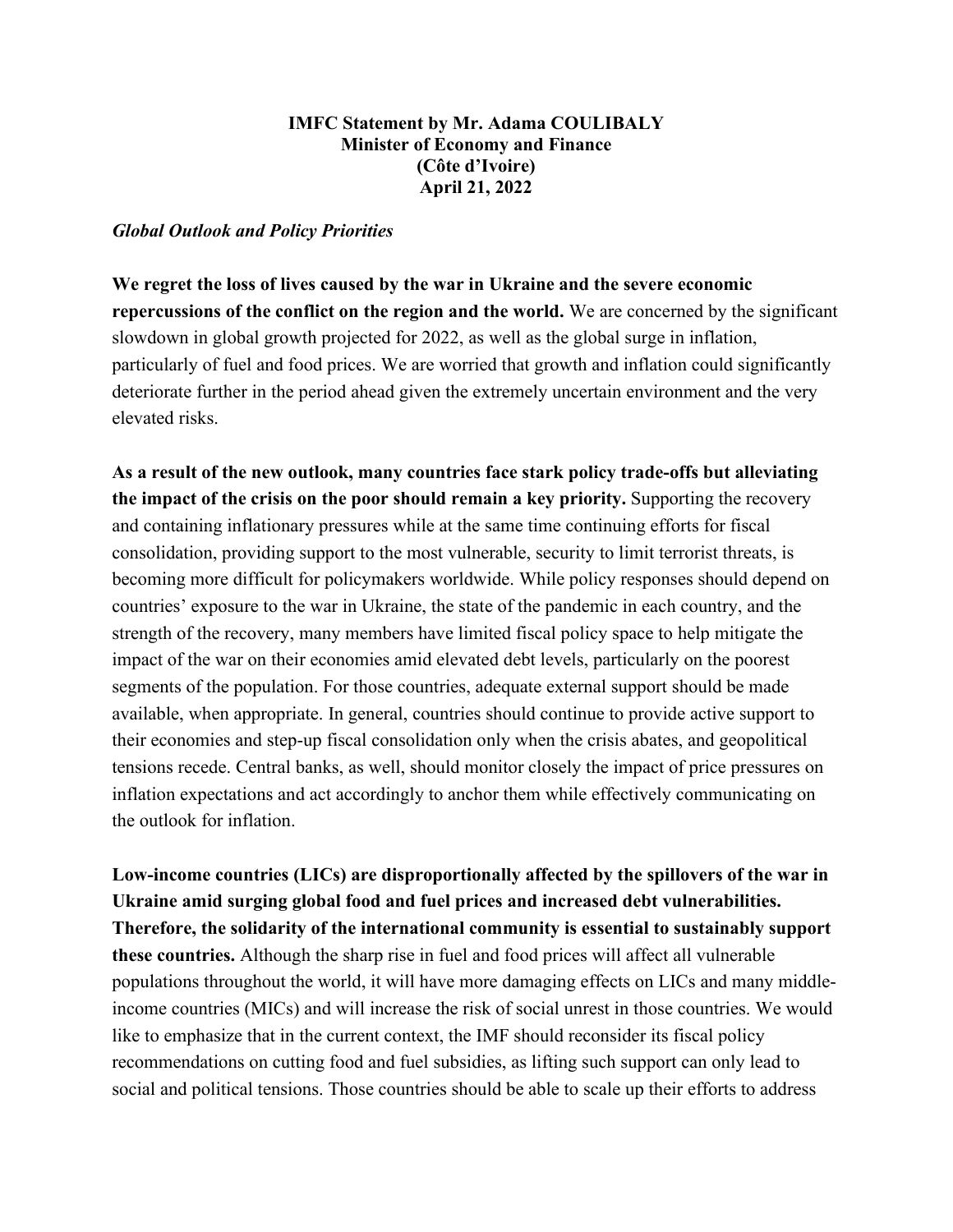food security challenges, including by having access to the necessary resources to meet their food imports but also to support reforms aimed at promoting their agricultural sector and develop agro-business industries. Furthermore, the current crisis has exacerbated LICs' debt vulnerabilities, particularly their capacity to service debt, as interest rates have risen in response to the need to tackle inflationary pressures worldwide and financial conditions are tightening, limiting frontier and emerging countries' access to capital markets. This requires accelerating the debt resolution agenda, notably through debt restructuring, as well as implementing swiftly the G20 Common Framework. We stress the importance of making effective debt restructuring under the framework, including by swaying private sector creditors for their participation.

### **Despite difficult near-term tradeoffs, countries should continue to undertake major structural changes through renewed domestic efforts and reinforced multilateral**

**cooperation.** In particular, members should make further advances in the implementation of their digital transformation agenda, as well as in their green energy transition. We also call on reinforcing multilateral coordination to help mitigate the immediate and longer-term economic challenges facing policymakers as well as to avoid economic and trade fragmentation. In this regard, efforts are particularity needed to maintain global liquidity, manage debt distress, tackle climate change, and end the pandemic.

**Accessing a wider range of financing is fundamental for countries to coping with the effects of the crisis as well as the challenges that member countries are facing.** The Ukrainian crisis has hampered the access of frontier and emerging countries to international financial markets, due to the tightening of monetary policy in the G7 countries to combat inflationary pressures. In this context, the IMF has a critical role to play to help African countries access more financing to contain the effects of the crisis and to continue their efforts for structural transformation. To this end, we welcome the initiative for Special Drawing Rights reallocation via the Resilience and Sustainability Trust (RST), and encourage the acceleration of its implementation. The IMF should also help support the tremendous role played by regional development banks, including in currency unions, in advancing regional integration and widening the sources of growth, through more sensible treatment of the financial loans provided by these institutions to countries. In currency unions, those banks are local public institutions providing loans in the local currency, and thus their financing should be treated as domestic debt for beneficiary countries, so as not to mechanically downgrade their rating in the debt sustainability analysis.

#### *The Global Policy Agenda*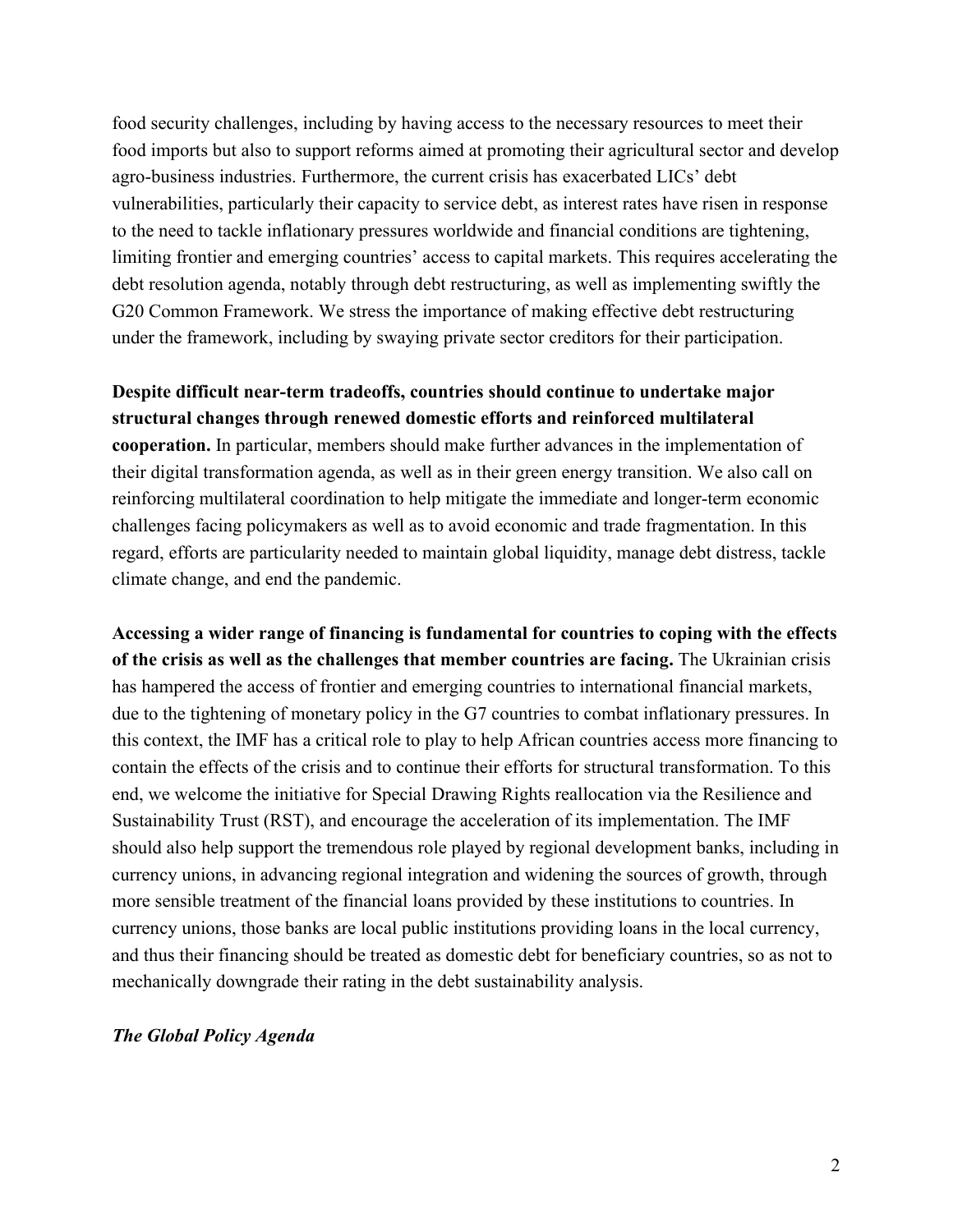**We express our support to the Managing Director's Global Policy Agenda** which highlights the institution's work priorities moving forward, to assist members in their efforts to address the economic impact of the war in Ukraine and the lingering effects of the pandemic while keeping persistent challenges such as climate change at the forefront of the agenda.

#### **The Covid-19 pandemic continues to weigh on global macroeconomic conditions and**

**prospects.** Thus, policymakers should remain vigilant given the uncertain path of the pandemic. Despite the challenges posed by the current geopolitical developments, it is essential that the global initiatives to enhance access and production of vaccines, and treatments for the fight against the pandemic, especially in low-income countries, do not falter.

#### **Accelerating and coordinating efforts to swiftly and effectively implement the G20**

**Common Framework is paramount.** This is all the more urgent now that tightening global financial conditions, combined with rising food, commodity and energy prices have exacerbated many members' debt vulnerabilities. If debt treatments under the Common Framework are not implemented steadfastly, the efforts in other areas of Fund work could be weakened, notably the new strategy for the fragile and conflict affected states (FCS) and the RST. Indeed, several countries for which these two initiatives are intended, will not be able to benefit from them because of their unsustainable debt. We also call for further fundraising efforts to mobilize grant resources for the Catastrophe Containment and Relief Trust (CCRT) which has provided significant debt relief to many countries in time of crisis.

**The pandemic and the war in Ukraine are distressing but compelling reminders that many of the key challenges we are facing are common to all members and that the solutions to those challenges should be addressed globally through enhanced multilateral coordination.** The adverse impact of climate change on many countries, including in Sub-Saharan Africa, from destructive cyclones in East Africa, to the droughts in the Sahel region and the poverty and conflicts they generate, should be delt with urgently at the global level. In addition, the war in Ukraine and its implications on the global food chains and inflation should also prompt the IMF to strengthen its cooperation with other institutions, including for more integrated approaches on fiscal and agricultural policies, notably subsidies as well as the necessary reforms to achieve food security.

**To strengthen the Fund's central role in the global financial safety net, it is essential that the institution be adequately resourced, including through increased resources.**  Ensuring that the IMF remains a quota-based institution, adequately resourced and at the center of the global financial safety net is even more relevant in the new environment of heightened